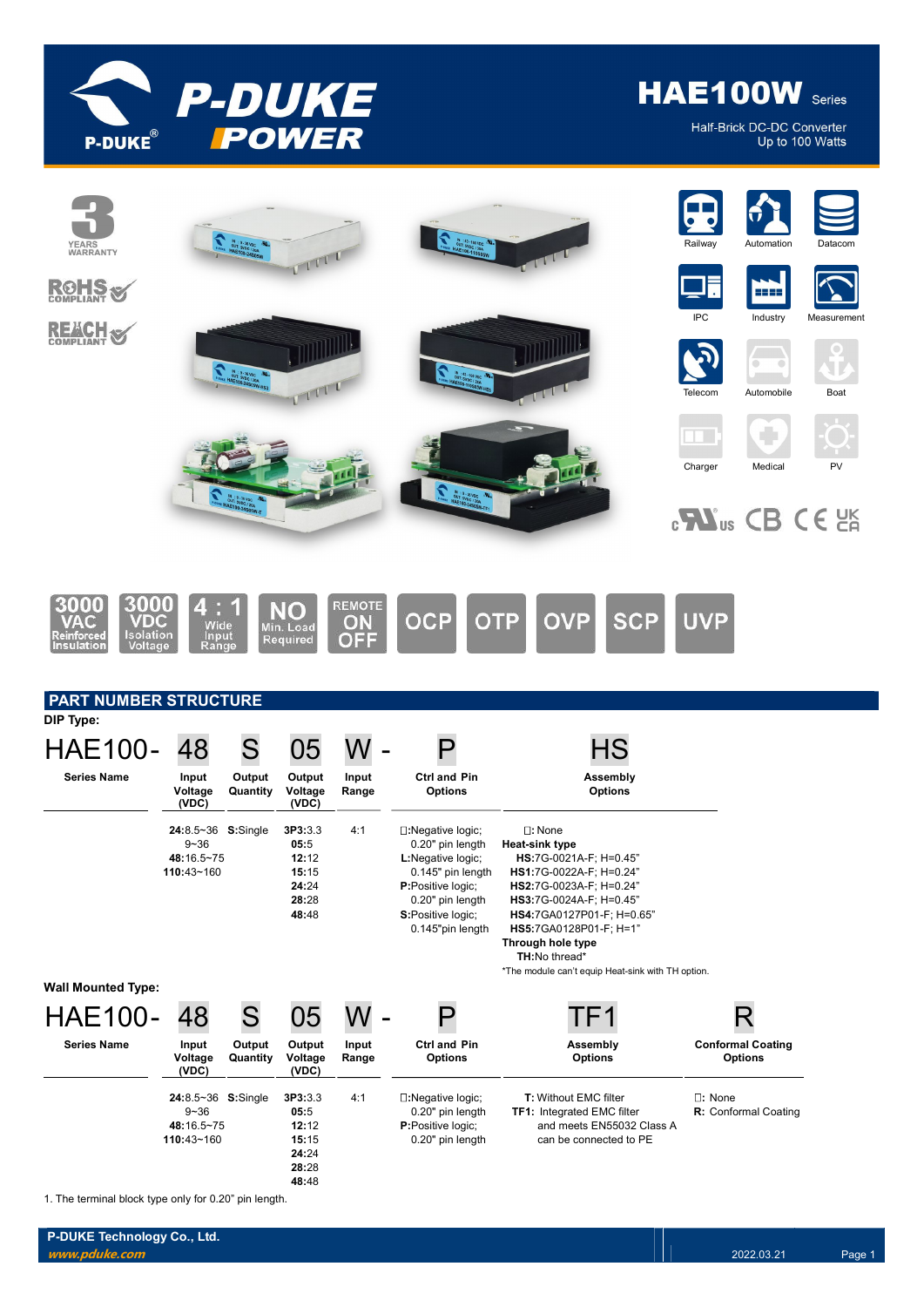

| Model<br><b>Number</b> | Input Range    | <b>Output Voltage</b> | <b>Output Current</b><br>@Full Load | <b>Input Current</b><br>@No Load | <b>Efficiency</b> | Maximum<br>Capacitor Load |
|------------------------|----------------|-----------------------|-------------------------------------|----------------------------------|-------------------|---------------------------|
|                        | <b>VDC</b>     | <b>VDC</b>            | $\overline{A}$                      | mA                               | $\%$              | μF.                       |
| HAE100-24S3P3W         | $9 - 36$       | 3.3                   | 25                                  | 20                               | 91                | 75700                     |
| HAE100-24S05W          | $9 - 36$       | 5                     | 20                                  | 25                               | 93                | 40000                     |
| HAE100-24S12W          | $8.5 - 36$     | 12                    | 8.4                                 | 25                               | 90                | 7000                      |
| HAE100-24S15W          | $8.5 - 36$     | 15                    | 6.7                                 | 25                               | 91                | 4460                      |
| HAE100-24S24W          | $8.5 - 36$     | 24                    | 4.2                                 | 25                               | 90                | 1750                      |
| HAE100-24S28W          | $8.5 - 36$     | 28                    | 3.6                                 | 25                               | 90                | 1280                      |
| HAE100-24S48W          | $8.5 - 36$     | 48                    | 2.1                                 | 35                               | 90                | 430                       |
| HAE100-48S3P3W         | $16.5 - 75$    | 3.3                   | 25                                  | 15                               | 91                | 75700                     |
| HAE100-48S05W          | $16.5 \sim 75$ | 5                     | 20                                  | 15                               | 93                | 40000                     |
| HAE100-48S12W          | $16.5 - 75$    | 12                    | 8.4                                 | 20                               | 90                | 7000                      |
| HAE100-48S15W          | $16.5 \sim 75$ | 15                    | 6.7                                 | 20                               | 91                | 4460                      |
| HAE100-48S24W          | $16.5 - 75$    | 24                    | 4.2                                 | 20                               | 90                | 1750                      |
| HAE100-48S28W          | $16.5 \sim 75$ | 28                    | 3.6                                 | 20                               | 92                | 1280                      |
| HAE100-48S48W          | $16.5 \sim 75$ | 48                    | 2.1                                 | 25                               | 91                | 430                       |
| HAE100-110S3P3W        | $43 \sim 160$  | 3.3                   | 25                                  | 10                               | 87                | 75700                     |
| HAE100-110S05W         | $43 \sim 160$  | 5                     | 20                                  | 10                               | 90                | 40000                     |
| HAE100-110S12W         | $43 - 160$     | 12                    | 8.4                                 | 10                               | 90                | 7000                      |
| HAE100-110S15W         | $43 \sim 160$  | 15                    | 6.7                                 | 10                               | 90                | 4460                      |
| HAE100-110S24W         | $43 - 160$     | 24                    | 4.2                                 | 10                               | 90                | 1750                      |
| HAE100-110S28W         | $43 \sim 160$  | 28                    | 3.6                                 | 10                               | 90                | 1280                      |
| HAE100-110S48W         | $43 - 160$     | 48                    | 2.1                                 | 10                               | 91                | 430                       |

# TECHNICAL SPECIFICATION All specifications are typical at nominal input, full load and 25℃ unless otherwise noted

| <b>INPUT SPECIFICATIONS</b>   |                         |                           |               |        |                           |         |             |  |  |
|-------------------------------|-------------------------|---------------------------|---------------|--------|---------------------------|---------|-------------|--|--|
| <b>Parameter</b>              |                         | <b>Conditions</b>         |               | Min.   | Typ.                      | Max.    | <b>Unit</b> |  |  |
| Operating input voltage range |                         | 24Vin(nom)                | 3.3 & 5Vout   | 9      | 24                        | 36      |             |  |  |
|                               |                         |                           | <b>Others</b> | 8.5    | 24                        | 36      | <b>VDC</b>  |  |  |
|                               |                         | 48Vin(nom)                |               | 16.5   | 48                        | 75      |             |  |  |
|                               |                         | 110Vin(nom)               |               | 43     | 110                       | 160     |             |  |  |
| Start up voltage              |                         | 24Vin(nom)                |               |        |                           | 9       |             |  |  |
|                               |                         | 48Vin(nom)                |               |        |                           | 18      | <b>VDC</b>  |  |  |
|                               |                         | 110Vin(nom)               |               |        |                           | 43      |             |  |  |
| Shutdown voltage              |                         | 24Vin(nom)                |               | 7.3    | 7.5                       | 8.1     |             |  |  |
|                               |                         | 48Vin(nom)                |               | 15.5   | 16                        | 16.3    | <b>VDC</b>  |  |  |
|                               |                         | 110Vin(nom)               |               | 33.0   | 34.5                      | 36.0    |             |  |  |
| Start up time                 | Constant resistive load | Power up                  |               |        | 75                        |         | ms          |  |  |
|                               |                         | Remote ON/OFF             |               |        | 75                        |         |             |  |  |
| Input surge voltage           | 1 second, max.          | 24Vin(nom)                |               |        |                           | 50      |             |  |  |
|                               |                         | 48Vin(nom)                |               |        |                           | 100     | <b>VDC</b>  |  |  |
|                               |                         | 110Vin(nom)               |               |        |                           | 185     |             |  |  |
| Input filter (1)              |                         |                           |               |        |                           | Pi type |             |  |  |
| Remote ON/OFF                 | Referred to -Vin pin    | Negative logic            | DC-DC ON      |        | Short or $0 \sim 1.2$ VDC |         |             |  |  |
|                               |                         | (Standard)                | DC-DC OFF     |        | Open or $3 \sim 12$ VDC   |         |             |  |  |
|                               |                         | Positive logic            | DC-DC ON      |        | Open or $3 \sim 12$ VDC   |         |             |  |  |
|                               |                         | (Option)                  | DC-DC OFF     |        | Short or $0 \sim 1.2$ VDC |         |             |  |  |
|                               |                         | Input current of Ctrl pin |               | $-0.5$ |                           | 1       | mA          |  |  |
| Remote off input current      |                         |                           |               |        | 3                         |         | mA          |  |  |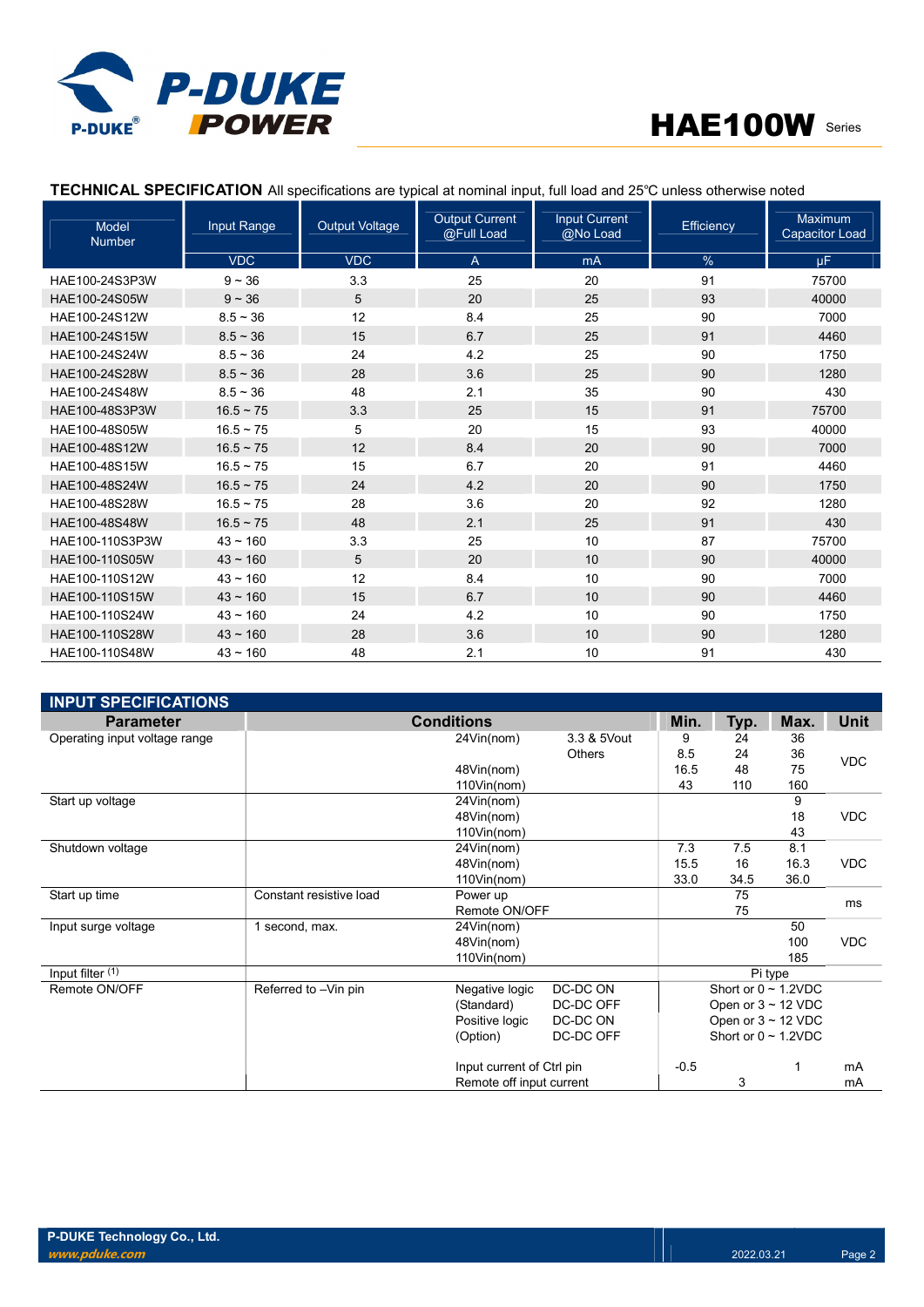

| <b>OUTPUT SPECIFICATIONS</b>     |                                                                      |                |         |        |                                 |                    |
|----------------------------------|----------------------------------------------------------------------|----------------|---------|--------|---------------------------------|--------------------|
| <b>Parameter</b>                 | <b>Conditions</b>                                                    | Min.           | Typ.    | Max.   | <b>Unit</b>                     |                    |
| Voltage accuracy                 |                                                                      | $-1.0$         |         | $+1.0$ | $\%$                            |                    |
| Line regulation                  | Low Line to High Line at Full Load                                   | $-0.1$         |         | $+0.1$ | $\frac{0}{0}$                   |                    |
| Load regulation                  | No Load to Full Load                                                 |                | $-0.1$  |        | $+0.1$                          | $\frac{0}{0}$      |
| Voltage adjustability            | Maximum output deviation is inclusive of remote sense                |                | $-20$   |        | $+10$                           | $\frac{0}{0}$      |
| Remote sense                     | % of Vout(nom)                                                       |                |         |        |                                 |                    |
|                                  | If remote sense is not being used, Sense pins should be connected to |                |         |        | 10                              | $\frac{0}{0}$      |
|                                  | corresponding polarity OUTPUT pins.                                  |                |         |        |                                 |                    |
| Ripple and noise                 | Measured by 20MHz bandwidth                                          |                |         |        |                                 |                    |
|                                  | With a 1µF/25V X7R MLCC and a 22µF/25V POS-CAP                       | 3.3Vout,5Vout  |         | 75     |                                 |                    |
|                                  | With a 1µF/25V X7R MLCC and a 22µF/25V POS-CAP                       | 12Vout, 15Vout |         | 100    |                                 | mVp-p              |
|                                  | With a 4.7µF/50V X7R MLCC                                            | 24Vout, 28Vout |         | 200    |                                 |                    |
|                                  | With a 2.2µF/100V X7R MLCC                                           | 48Vout         |         | 300    |                                 |                    |
| Temperature coefficient          |                                                                      |                | $-0.02$ |        | $+0.02$                         | $%$ / $^{\circ}$ C |
| Transient response recovery time | 25% load step change                                                 |                | 200     | 250    | μs                              |                    |
| Over voltage protection          | % of Vout(nom); Hiccup mode                                          | 115            |         | 130    | %                               |                    |
| Over load protection             | 24Vin(nom) and 48Vin(nom)<br>% of lout rated; Hiccup mode            |                | 120     |        | 150                             | $\frac{0}{0}$      |
|                                  | 110Vin(nom)                                                          |                |         | 150    |                                 |                    |
| Short circuit protection         |                                                                      |                |         |        | Continuous, automatics recovery |                    |

| <b>GENERAL SPECIFICATIONS</b> |                                  |                    |                           |      |      |                                       |                       |
|-------------------------------|----------------------------------|--------------------|---------------------------|------|------|---------------------------------------|-----------------------|
| <b>Parameter</b>              | <b>Conditions</b>                | Min.               | Typ.                      | Max. | Unit |                                       |                       |
| Isolation voltage             | 1 minute (Reinforced insulation) | 110Vin(nom)        | Input to Output           | 3000 |      |                                       | <b>VAC</b>            |
|                               |                                  |                    | Input (Output) to Case    | 1500 |      |                                       |                       |
|                               | 1 minute                         | <b>Others</b>      | Input to Output           | 3000 |      |                                       | <b>VDC</b>            |
|                               |                                  |                    | Input (Output) to Case    | 1600 |      |                                       |                       |
| Isolation resistance          | 500VDC                           |                    |                           |      |      |                                       | $G\Omega$             |
| Isolation capacitance         |                                  |                    |                           |      |      | 2500                                  | pF                    |
| Switching frequency           |                                  |                    | 24Vin(nom) and 48Vin(nom) | 225  | 250  | 275                                   | kHz                   |
|                               |                                  | 110Vin(nom)        |                           | 270  | 300  | 330                                   | kHz                   |
| Safety approvals              | IEC/ EN/ UL62368-1               |                    |                           |      |      | UL:E193009                            |                       |
|                               |                                  |                    |                           |      |      | CB:UL(Demko)                          |                       |
|                               |                                  |                    |                           |      |      |                                       |                       |
| Standard approvals            | EN50155                          |                    |                           |      |      |                                       |                       |
|                               | EN45545-2                        |                    |                           |      |      |                                       |                       |
| Case material                 |                                  |                    | 24Vin(nom) and 48Vin(nom) |      |      |                                       | Metal                 |
|                               |                                  | 110Vin(nom)        |                           |      |      | Aluminum base-plate with plastic case |                       |
| Base material                 |                                  |                    | 24Vin(nom) and 48Vin(nom) |      |      |                                       | FR4 PCB               |
| Potting material              |                                  |                    |                           |      |      | Silicone (UL94 V-0)                   |                       |
| Weight                        |                                  | Module stand alone |                           |      |      |                                       | 105g (3.70oz)         |
|                               |                                  | $HAE100-TTST/W-T$  |                           |      |      |                                       | 235g (8.29oz)         |
|                               |                                  | $HAE100-TTSTW-TF1$ |                           |      |      |                                       | 287g (10.12oz)        |
| <b>MTBF</b>                   | MIL-HDBK-217F, Full load         |                    |                           |      |      |                                       | $4.087\times10^5$ hrs |

| <b>ENVIRONMENTAL SPECIFICATIONS</b> |                                  |       |                       |                       |              |  |  |  |  |
|-------------------------------------|----------------------------------|-------|-----------------------|-----------------------|--------------|--|--|--|--|
| <b>Parameter</b>                    | <b>Conditions</b>                | Min.  | Typ.                  | Max.                  | Unit         |  |  |  |  |
| Operating case temperature          | Base-plate                       | -40   |                       | $+105$                | °C           |  |  |  |  |
| Maximum case temperature            |                                  |       |                       | 105                   | $^{\circ}C$  |  |  |  |  |
| Over temperature protection         |                                  |       | 115                   |                       | °C           |  |  |  |  |
| Storage temperature range           | Terminal block type              | $-40$ |                       | $+105$                | °C           |  |  |  |  |
|                                     | <b>Others</b>                    | $-55$ |                       | $+125$                |              |  |  |  |  |
| Thermal impedance                   | Module without assembly option   |       | 6.7                   |                       |              |  |  |  |  |
|                                     | Heat-sink type with 0.24" Height |       | 5.4                   |                       |              |  |  |  |  |
|                                     | Heat-sink type with 0.45" Height |       | 4.7                   |                       | °C/W         |  |  |  |  |
|                                     | Heat-sink type with 0.65" Height |       | 3.6                   |                       |              |  |  |  |  |
|                                     | Heat-sink type with 1" Height    |       | 2.9                   |                       |              |  |  |  |  |
| Thermal shock                       |                                  |       |                       |                       | MIL-STD-810F |  |  |  |  |
| Shock                               |                                  |       |                       | EN61373. MIL-STD-810F |              |  |  |  |  |
| Vibration                           |                                  |       | EN61373, MIL-STD-810F |                       |              |  |  |  |  |
| Relative humidity                   |                                  |       | 5% to 95% RH          |                       |              |  |  |  |  |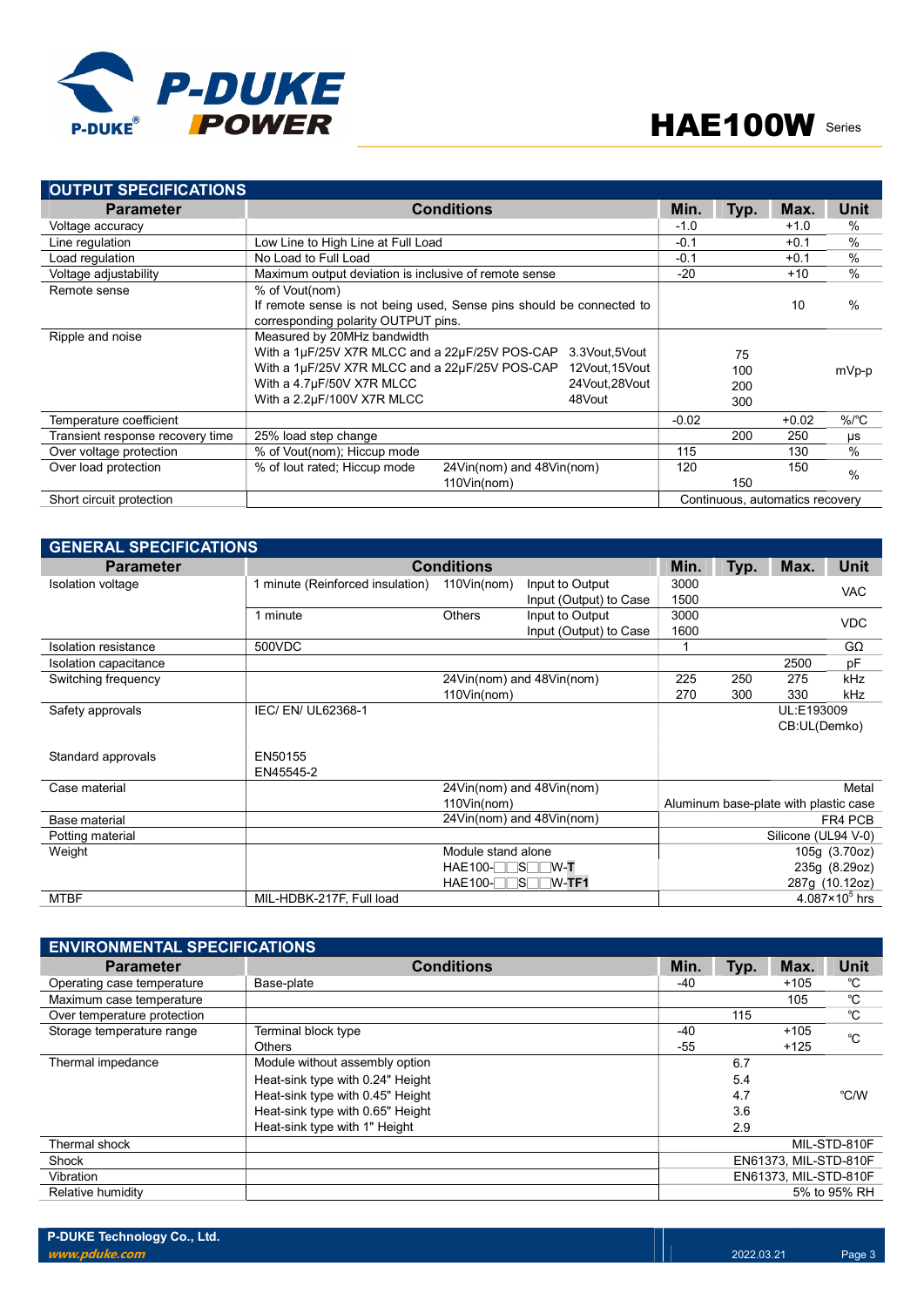



| <b>EMC SPECIFICATIONS</b>      |                             |                                                                           |                  |
|--------------------------------|-----------------------------|---------------------------------------------------------------------------|------------------|
| <b>Parameter</b>               |                             | <b>Conditions</b>                                                         | Level            |
| EMI                            | EN55032, EN50121-3-2        | $HAE100-TTST/W-TF1$                                                       | Class A          |
|                                |                             | With external components.                                                 | Class A, Class B |
|                                |                             |                                                                           |                  |
|                                |                             | *Connecting four screw bolts to shield plane will help to reduce the EMI. |                  |
| <b>EMS</b>                     | EN55024, EN50121-3-2        |                                                                           |                  |
| <b>ESD</b>                     | EN61000-4-2                 | Air $\pm$ 8kV and Contact $\pm$ 6kV                                       | Perf. Criteria A |
| Radiated immunity              | EN61000-4-3                 | 20V/m                                                                     | Perf. Criteria A |
| <b>Fast transient</b>          | EN61000-4-4                 | $±$ 2kV                                                                   | Perf. Criteria A |
|                                |                             |                                                                           |                  |
|                                | HAE100-24S□□W               | With 2 pcs of aluminum electrolytic capacitor                             |                  |
|                                | HAE100-48S <sub>U</sub>     | (Nippon Chemi-con KY series, 220µF/100V)                                  |                  |
|                                |                             |                                                                           |                  |
|                                | HAE100-110SODW              | With 2 pcs of aluminum electrolytic capacitor                             |                  |
|                                |                             | (Nippon Chemi-con KXJ series, 150µF/200V)                                 |                  |
| Surge                          | EN61000-4-5                 | ±2kV                                                                      | Perf. Criteria A |
|                                |                             |                                                                           |                  |
|                                | HAE100-24S□□W               | With 2 pcs of aluminum electrolytic capacitor                             |                  |
|                                | HAE100-48S□□W               | (Nippon Chemi-con KY series, 220µF/100V)                                  |                  |
|                                |                             |                                                                           |                  |
|                                | HAE100-110S <sub>II</sub> W | With 2 pcs of aluminum electrolytic capacitor                             |                  |
|                                |                             | (Nippon Chemi-con KXJ series, 150µF/200V)                                 |                  |
| Conducted immunity             | EN61000-4-6                 | $10Vr$ m.s.                                                               | Perf. Criteria A |
| Power frequency magnetic field | EN61000-4-8                 | 100A/m continuous; 1000A/m 1 second                                       | Perf. Criteria A |

#### Note:

1. Input source impedance: The power module will operate as specifications without external components, assuming that the source voltage has a very low impedance and reasonable input voltage regulation. Highly inductive source impedances can affect the stability of the power module. Since real-world voltage source has finite impedance, performance can be improved by adding external filter capacitor. The HAE100-24S□□W and HAE100-48S□□W recommended Nippon Chemi-con KY series, 100µF/100V. The HAE100-110S□□W recommended Ruby-con BXF series, 68µF/200V. With 2 pos of aluminum electrolytic capacitor<br>
(Nippon Chemi-con KXJ series, 150µF/200V)<br>
(OVr.m.s.<br>
160A/m continuous; 1000A/m 1 second<br>
160A/m continuous; 1000A/m 1 second<br>
perate as specifications without external comp

CAUTION: This power module is not internally fused. An input line fuse must always be used.

### CHARACTERISTIC CURVE



HAE100-48S05W Derating Curve with Heat-sink (See Thermal Considerations)







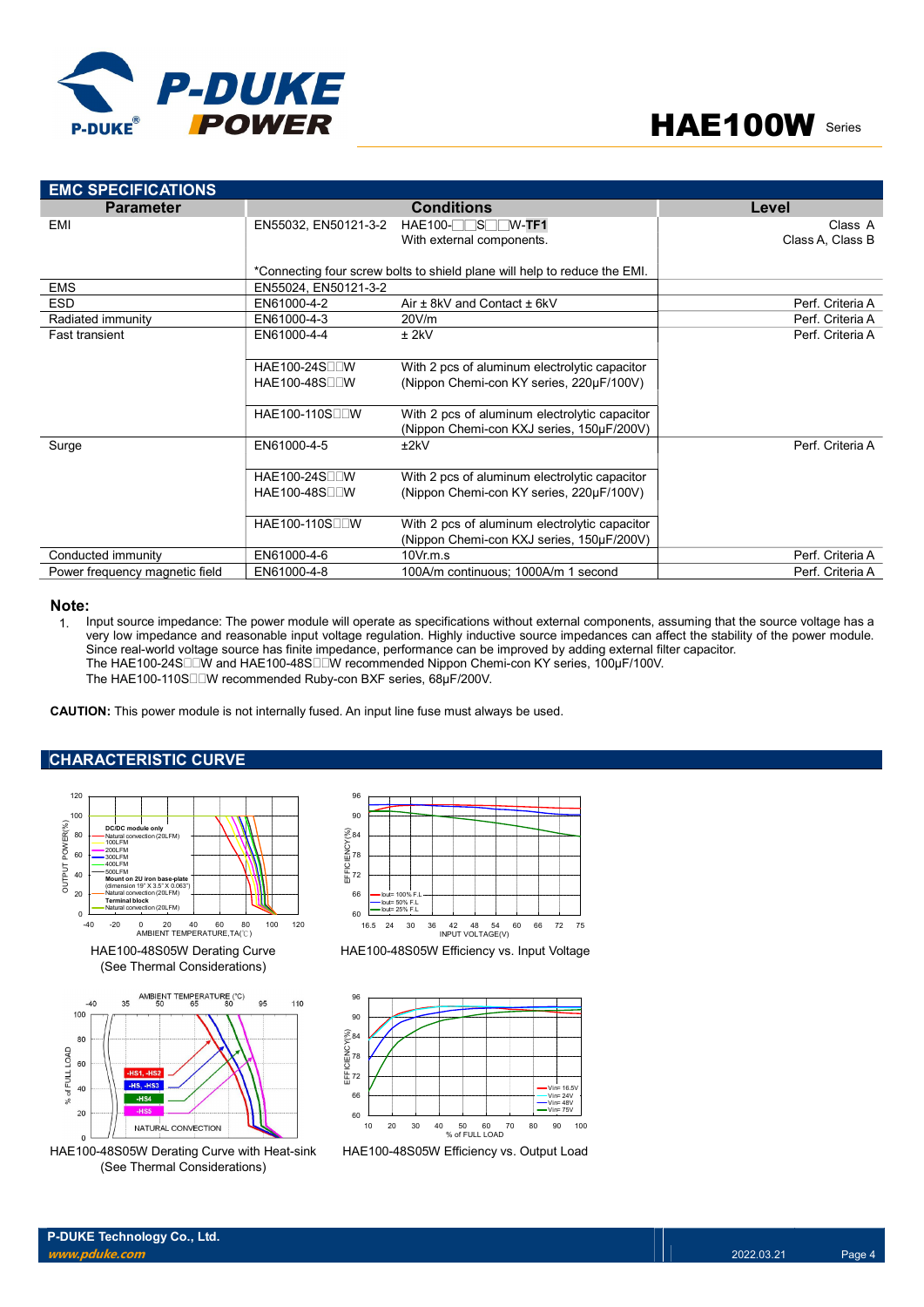

# FUSE CONSIDERATION

This power module is not internally fused. An input line fuse must always be used.

This encapsulated power module can be used in a wide variety of applications, ranging from simple stand-alone operation to an integrated part of sophisticated power architecture.

To maximum flexibility, internal fusing is not included; however, to achieve maximum safety and system protection, always use an input line fuse. The input line fuse suggest as below:

| Model                   | <b>Fuse Rating</b><br>(A | <b>Fuse Type</b> |
|-------------------------|--------------------------|------------------|
| <b>HAE100-24S</b><br>w  | 20                       | Fast-Acting      |
| <b>HAE100-48S</b><br>w  | 12                       | Fast-Acting      |
| <b>HAE100-110S</b><br>w |                          | Slow-Blow        |

The table based on the information provided in this data sheet on inrush energy and maximum DC input current at low Vin.

# MECHANICAL DRAWING

# HAE100-24S□□W, HAE100-48S□□W



BOTTOM VIEW

■ The screw locked torque: MAX 5.0kgf-cm/0.49N-m

## HAE100-110S□□W



**BOTTOM VIEW** 

■ The screw locked torque: MAX 3.5kgf-cm/0.34N-m

#### PIN CONNECTION

| PIN            | <b>DEFINE</b> | <b>DIAMETER</b>        |
|----------------|---------------|------------------------|
| 1              | -Vin          | $0.04$ Inch            |
| $\overline{2}$ | Case          | $0.04$ Inch            |
| 3              | Ctrl          | $0.04$ Inch            |
| 4              | $+V$ in       | $0.04$ Inch            |
| 5              | -Vout         | $0.08$ Inch            |
| 6              | -Sense        | $0.04$ Inch            |
| 7              | Trim          | $0.04$ Inch            |
| 8              | +Sense        | $\overline{0.04}$ Inch |
| 9              | +Vout         | $0.08$ Inch            |

1. All dimensions in inch [mm]

2. Tolerance :x.xx±0.02 [x.x±0.5]

x.xxx±0.01 [x.xx±0.25]

3. Pin dimension tolerance ±0.004[0.10]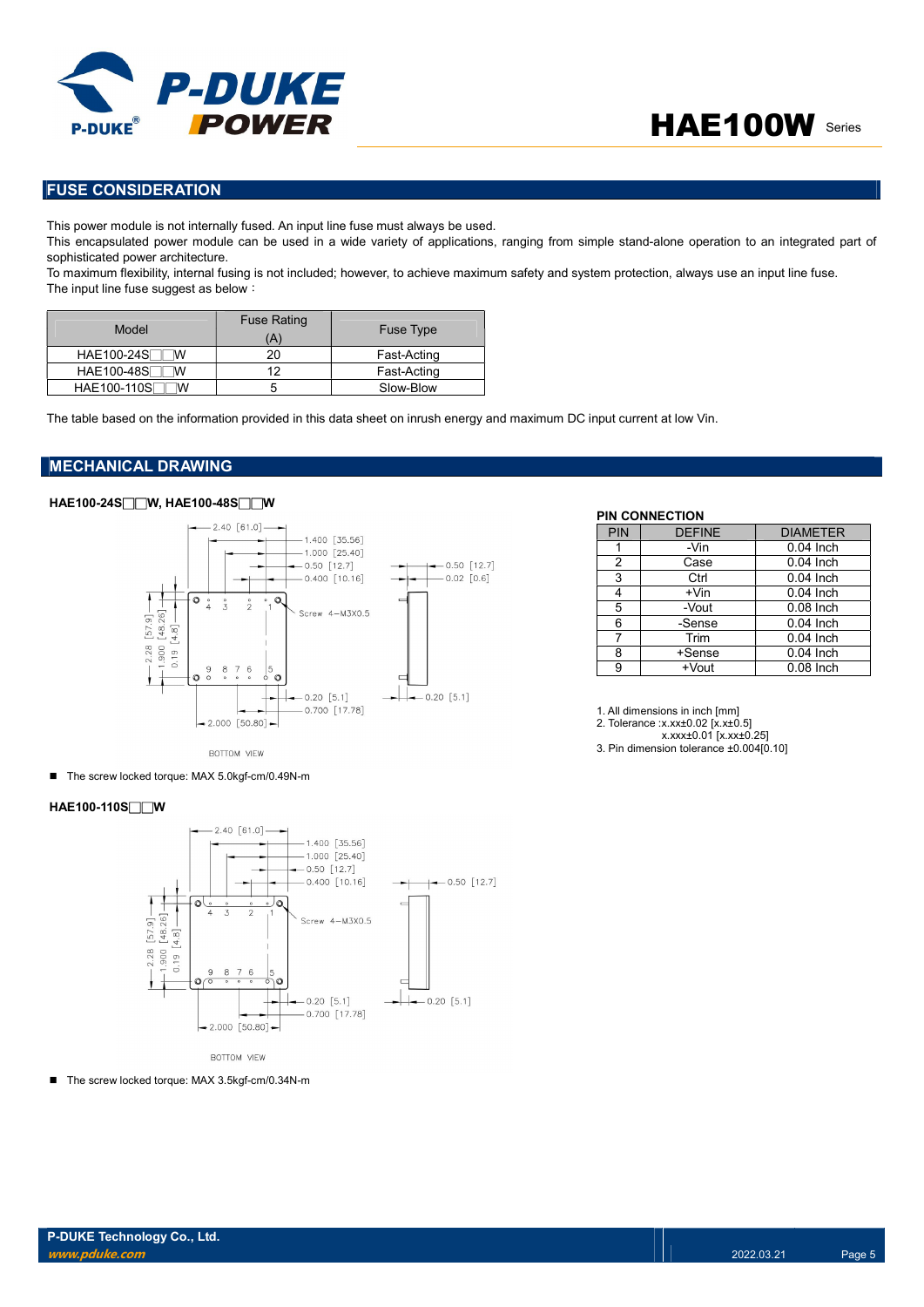



## TERMINAL BLOCK TYPE OPTION



### HAE100-□□S□□W-TF1



#### HAE100-□□S□□W-T TERMINAL CONNECTION

| NO. | <b>DEFINE</b> |
|-----|---------------|
|     | -Vin          |
| 2   | <b>NC</b>     |
| 3   | Ctrl          |
|     | $+V$ in       |
| 5   | -Vout         |
| 6   | -Sense        |
|     | Trim          |
| 8   | +Sense        |
|     | +Vout         |

1. All dimensions in inch [mm]

- 2. Tolerance :x.xx±0.02 [x.x±0.5]
- x.xxx±0.01 [x.xx±0.25]
- 3. Screw 1 locked torque:
- MAX 11.2kgf-cm/ 1.10N-m
- 4. Screw 2 locked torque: MAX 5.2kgf-cm/ 0.51N-m
- 5. Screw 3 locked torque:

MAX 12.0kgf-cm/ 1.18N-m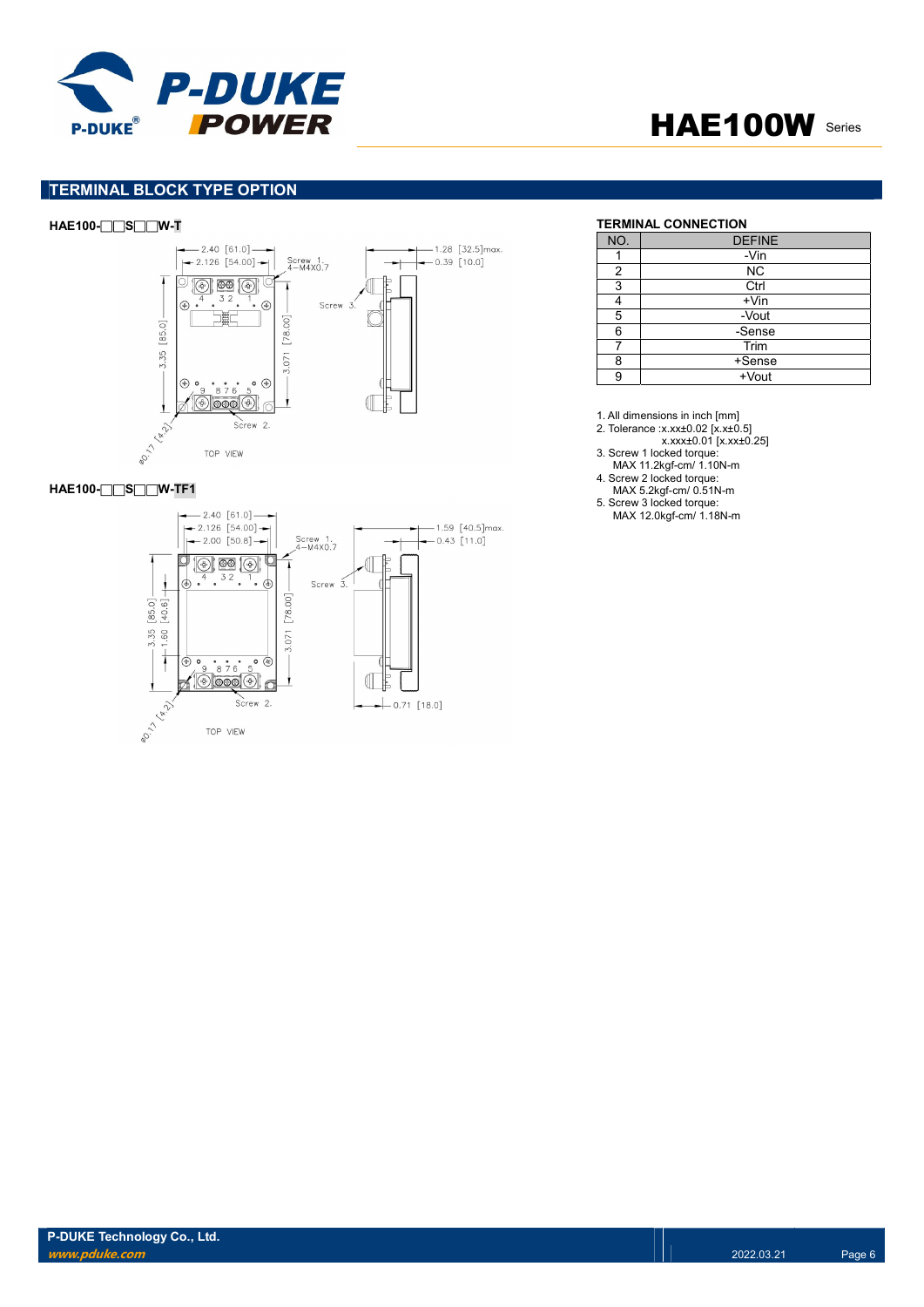

### RECOMMENDED PAD LAYOUT



All dimensions in inch[mm] Pad size(lead free recommended) Through hole 1,2,3,4,6,7,8: Φ0.051[1.30] Through hole 5,9: Φ0.091[2.30] Through hole of mounting: Φ0.126[3.20] Top view pad 1,2,3,4,6,7,8: Φ0.064[1.63] Top view pad 5,9: Φ0.113[2.88] Top view pad of mounting: Φ0.157[4.00] Bottom view pad 1,2,3,4,6,7,8: Φ0.102[2.60] Bottom view pad 5,9: Φ0.181[4.60] Bottom view pad of mounting: Φ0.252[6.40]

# THERMAL CONSIDERATIONS

The power module operates in a variety of thermal environments.

However, sufficient cooling should be provided to help ensure reliable operation of the unit.

Heat is removed by conduction, convection, and radiation to the surrounding environment.

Proper cooling can be verified by measuring the point as the figure below.

The temperature at this location should not exceed "Maximum case temperature".

When operating, adequate cooling must be provided to maintain the test point temperature at or below "Maximum case temperature". You can limit this temperature to a lower value for extremely high reliability.

- Thermal test condition with vertical direction by natural convection (20LFM).
- The iron base-plate dimension is 19" X 3.5" X 0.063" (The height is EIA standard 2U).
- The heat-sink is optional and P/N: 7G-0021A-F, 7G-0022A-F, 7G-0023A-F, 7G-0024A-F, 7GA0127P01-F, 7GA0128P01-F.



BASE PLATE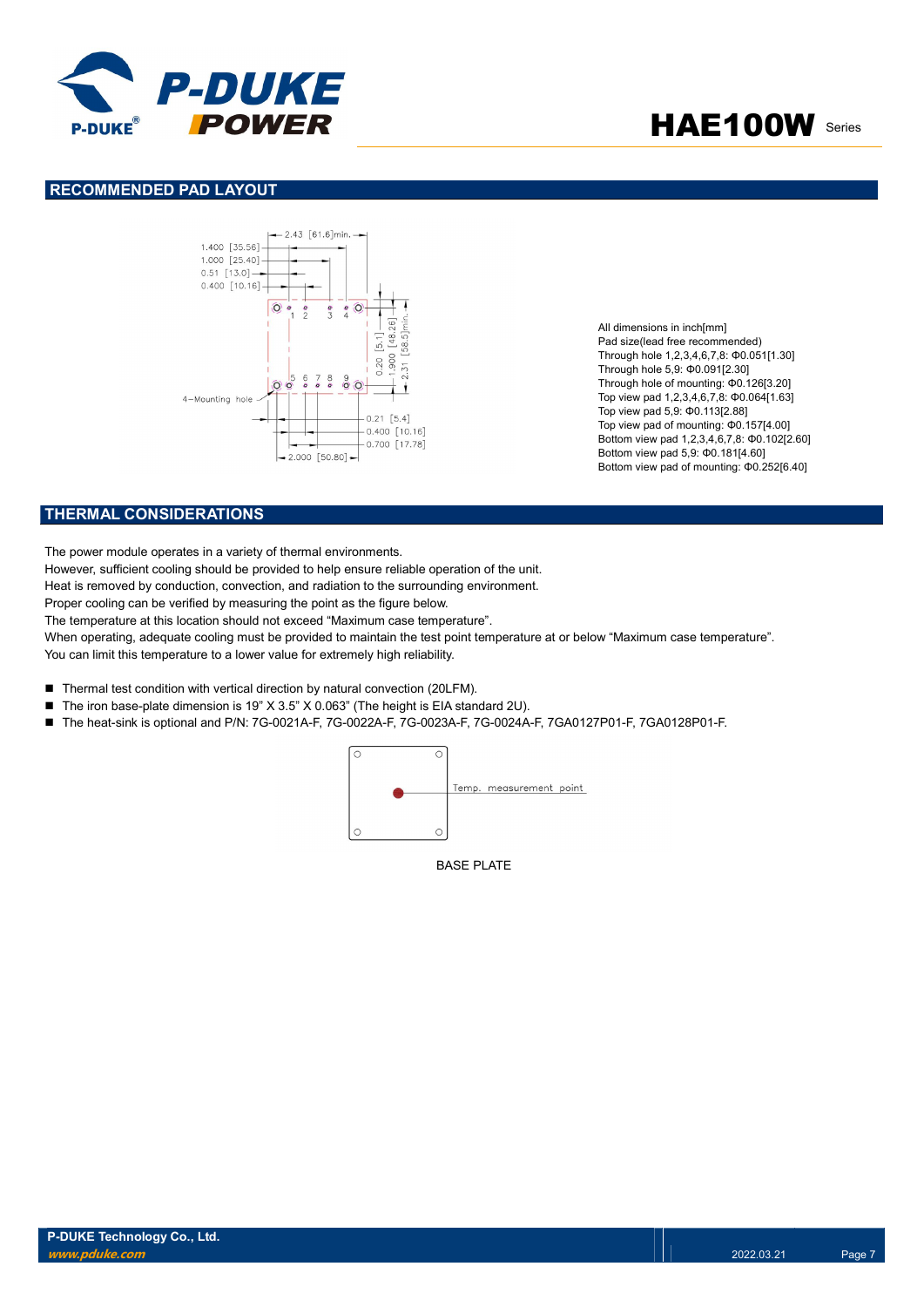

# **HEAT-SINK TYPE OPTIONS**

7G-0021A-F 7G-0022A-F





7G-0023A-F 7G-0024A-F





SIDE VIEW

| $-2.40$ [61.0] -<br>$-2.00$ [50.8] |                |
|------------------------------------|----------------|
|                                    |                |
|                                    | 48,<br>8<br>္တ |
|                                    |                |

 $-1.19$  [30.2] max.  $-0.65$  [16.5]

SIDE VIEW

HAE100-□□S□□W- HS HAE100-□□S□□W- HS1





HAE100-□□S□□W- **HS2**<br>7G-0023A-F 7G-0024A-F





SIDE VIEW







SIDE VIEW

1. All dimensions in inch [mm]

2. Tolerance :x.xx±0.02 [x.x±0.5] x.xxx±0.01 [x.xx±0.25]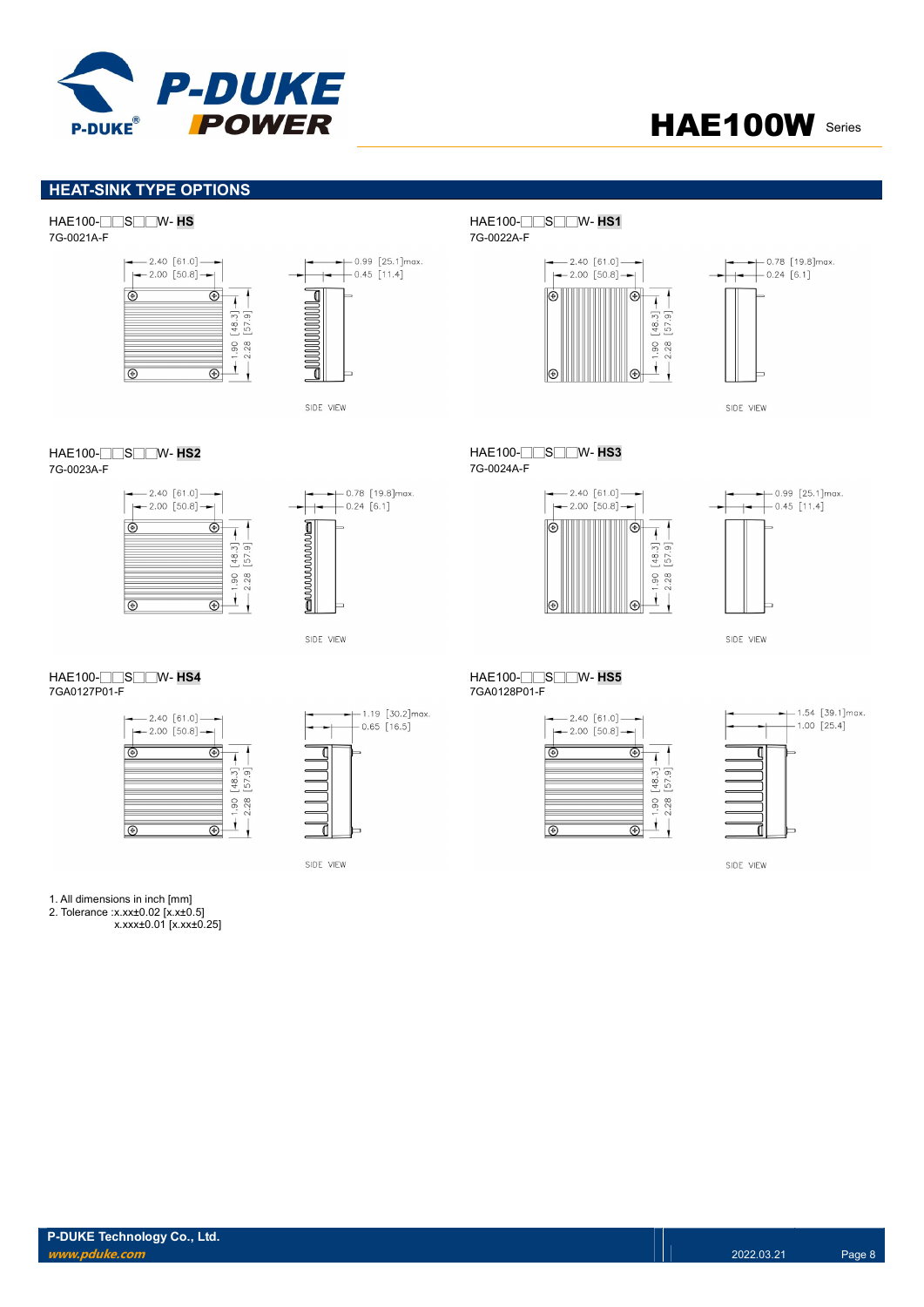

# OUTPUT VOLTAGE ADJUSTMENT

Output voltage is adjustable for 10% trim up or -20% trim down of nominal output voltage by connecting an external resistor between the Trim pin and either the +Sense or -Sense pins.

With an external resistor between the Trim and -Sense pin, the output voltage set point decreases. With an external resistor between the Trim and +Sense pin, the output voltage set point increases.

Maximum output deviation is +10% inclusive of remote sense.

The external TRIM resistor needs to be at least 1/8W of rated power.

#### Trim Up Equation

$$
R_U = \left(\frac{V_{OUT}(100 + \Delta\%)}{1.225\Delta\%} - \frac{100 + 2\Delta\%}{\Delta\%}\right)k\Omega
$$

#### ■ Trim Down Equation

$$
R_D=\Bigg(\frac{100}{\Delta\%}-2\Bigg)k\Omega
$$

### EXTERNAL OUTPUT TRIMMING

 $RU$ 

Trim  $64$ 

Output can be externally trimmed by using the method shown below. Trim-up

| □□S3P3W                    |             |              |                |          |                |         |         |                |         |         |         |
|----------------------------|-------------|--------------|----------------|----------|----------------|---------|---------|----------------|---------|---------|---------|
| $\triangle$ V              | (% )        | $\mathbf{1}$ | $\overline{2}$ | 3        | $\overline{4}$ | 5       | 6       | $\overline{7}$ | 8       | 9       | 10      |
| Vout                       | (V)         | 3.333        | 3.366          | 3.399    | 3.432          | 3.465   | 3.498   | 3.531          | 3.564   | 3.597   | 3.630   |
| <b>RU</b>                  | $(k\Omega)$ | 170.082      | 85.388         | 57.156   | 43.041         | 34.571  | 28.925  | 24.892         | 21.867  | 19.515  | 17.633  |
|                            |             |              |                |          |                |         |         |                |         |         |         |
| $\Box$ S05W                |             |              |                |          |                |         |         |                |         |         |         |
| $\bigtriangleup\mathsf{V}$ | (% )        | $\mathbf{1}$ | $\overline{2}$ | 3        | $\overline{4}$ | 5       | 6       | $\overline{7}$ | 8       | 9       | 10      |
| Vout                       | (V)         | 5.05         | 5.10           | 5.15     | 5.20           | 5.25    | 5.30    | 5.35           | 5.40    | 5.45    | 5.50    |
| <b>RU</b>                  | $(k\Omega)$ | 310.245      | 156.163        | 104.803  | 79.122         | 63.714  | 53.442  | 46.105         | 40.602  | 36.322  | 32.898  |
| $\Box$ S12W                |             |              |                |          |                |         |         |                |         |         |         |
| $\triangle$ V              | (% )        | $\mathbf{1}$ | $\overline{2}$ | 3        | $\overline{4}$ | 5       | 6       | $\overline{7}$ | 8       | 9       | 10      |
| Vout                       | (V)         | 12.12        | 12.24          | 12.36    | 12.48          | 12.60   | 12.72   | 12.84          | 12.96   | 13.08   | 13.20   |
| RU                         | $(k\Omega)$ | 887.388      | 447.592        | 300.993  | 227.694        | 183.714 | 154.395 | 133.452        | 117.745 | 105.528 | 95.755  |
| $\Box$ S15W                |             |              |                |          |                |         |         |                |         |         |         |
|                            |             |              |                |          |                |         |         |                |         |         |         |
| $\triangle$ V              | (% )        | $\mathbf{1}$ | $\overline{2}$ | 3        | $\overline{4}$ | 5       | 6       | $\overline{7}$ | 8       | 9       | 10      |
| Vout                       | (V)         | 15.15        | 15.30          | 15.45    | 15.60          | 15.75   | 15.90   | 16.05          | 16.20   | 16.35   | 16.50   |
| <b>RU</b>                  | $(k\Omega)$ | 1134.735     | 572.490        | 385.075  | 291.367        | 235.143 | 197.660 | 170.886        | 150.806 | 135.188 | 122.694 |
| □□S24W                     |             |              |                |          |                |         |         |                |         |         |         |
| $\triangle$ V              | (%)         | $\mathbf{1}$ | $\overline{2}$ | 3        | $\overline{4}$ | 5       | 6       | $\overline{7}$ | 8       | 9       | 10      |
| Vout                       | (V)         | 24.24        | 24.48          | 24.72    | 24.96          | 25.20   | 25.44   | 25.68          | 25.92   | 26.16   | 26.40   |
| <b>RU</b>                  | $(k\Omega)$ | 1876.776     | 947.184        | 637.320  | 482.388        | 389.429 | 327.456 | 283.190        | 249.990 | 224.168 | 203.510 |
| □□S28W                     |             |              |                |          |                |         |         |                |         |         |         |
| $\triangle$ V              | (% )        | $\mathbf{1}$ | $\overline{2}$ | 3        | $\overline{4}$ | 5       | 6       | $\overline{7}$ | 8       | 9       | 10      |
| Vout                       | (V)         | 28.28        | 28.56          | 28.84    | 29.12          | 29.40   | 29.68   | 29.96          | 30.24   | 30.52   | 30.80   |
| <b>RU</b>                  | $(k\Omega)$ | 2206.571     | 1113.714       | 749.429  | 567.286        | 458.000 | 385.143 | 333.102        | 294.071 | 263.714 | 239.429 |
|                            |             |              |                |          |                |         |         |                |         |         |         |
| $\Box$ S48W                |             |              |                |          |                |         |         |                |         |         |         |
| $\triangle$ V              | (% )        | $\mathbf{1}$ | $\overline{2}$ | 3        | $\overline{4}$ | 5       | 6       | $\overline{7}$ | 8       | 9       | 10      |
| Vout                       | (V)         | 48.48        | 48.96          | 49.44    | 49.92          | 50.40   | 50.88   | 51.36          | 51.84   | 52.32   | 52.80   |
| <b>RU</b>                  | $(k\Omega)$ | 3855.551     | 1946.367       | 1309.973 | 991.776        | 800.857 | 673.578 | 582.665        | 514.480 | 461.447 | 419.020 |